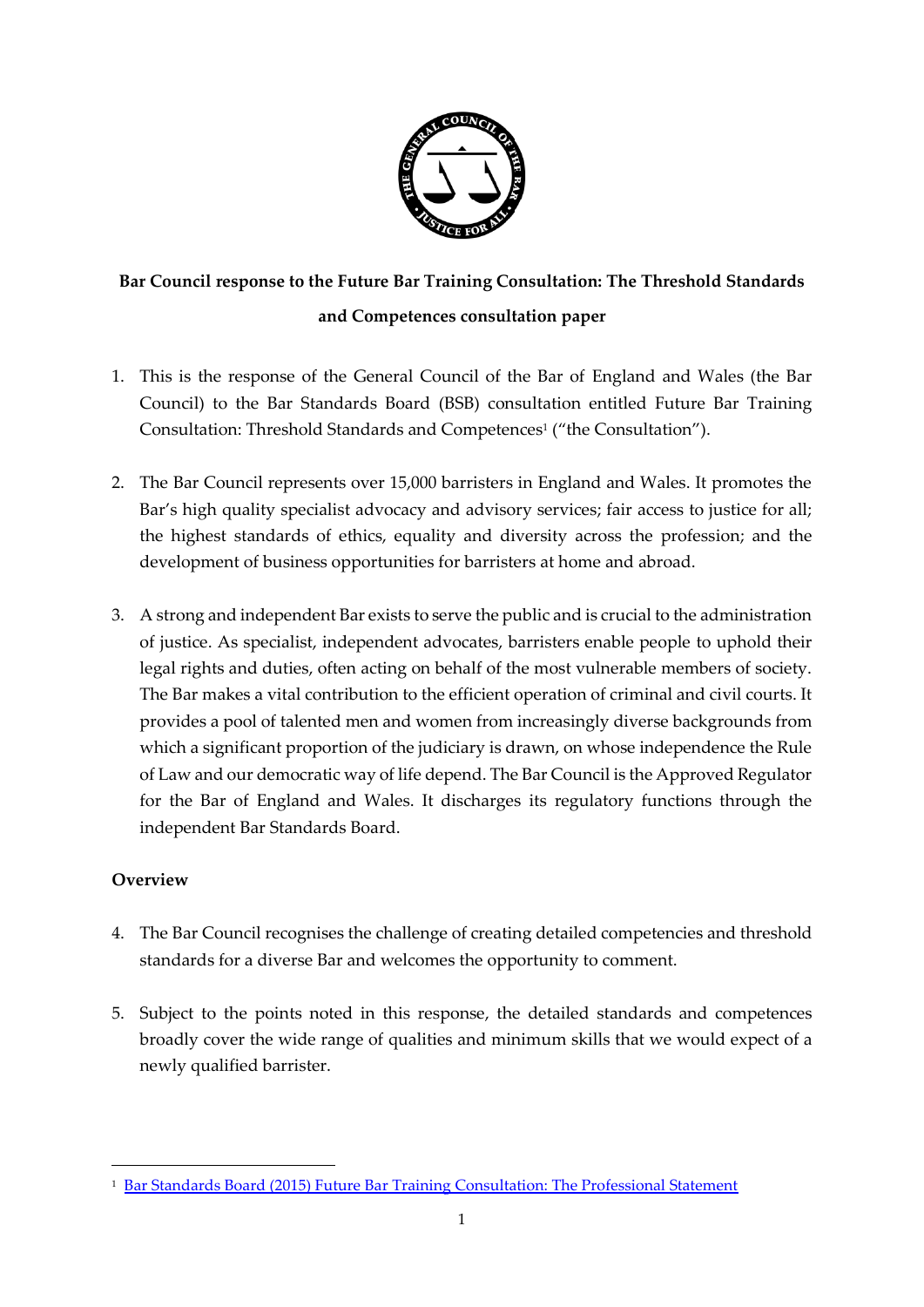# **The Interrelationship between the Professional Statement, the Threshold Standard, and the Competences**

- 6. As we understand the BSB's approach there are to be three distinct sources for the answer to the question of what may be expected of a barrister on day one of practice: the Professional Statement, the Threshold Standards, and the Competences. It is obviously important that the answer to the question "what standard should a day-1 barrister meet?" is clear, because it will determine the way in which providers train Bar students.
- 7. Annex 1 to the Consultation Paper sets out the relationship between the Professional Statement, Threshold Standards and Competences. It explains that Competences are assessable, and explains that the Threshold Standard is the minimum standard to which the competences must be performed on day one of practice. In our view the three sources proposed are not easy to read together, the inter-relationship between them is unclear.
- 8. We would therefore have expected the Threshold Standards and Competences *first* to set out competences, and *then*, for each competence, to set out the standard to which that competence must be met by a Day 1 Barrister. Instead, the Threshold Standards begin by setting out the threshold, and that is then followed by setting out, in a box, the Competence. We find this confusing. It seems to us that it would be easier to understand if the Competence came first, followed by a short statement of the threshold standard that a Day 1 barrister must meet in relation to that competence. It is particularly confusing that every competence is introduced by the words "Barristers must". If Barristers *must* do something, it would seem that the only appropriate threshold standard would be that they do that thing.
- 9. We understand that what is intended is that the competences sets out a particular type of skill, or area of knowledge, and the threshold standards then set the level at which each competence should be demonstrated before a barrister starts practice. We find confusing the statement in Annex 1 that "Standards are also incorporated within the competences: the threshold standard and competences must be read together." We do not see that this is workable; and, if it is workable, we think it unnecessarily complicated.
- 10. We would expect that there are some competences which have to be fully met by a Day 1 barrister, and others for which something less than complete mastery is acceptable. The document should clearly distinguish between them. Where the competence is one which must be fully met, we would suggest that the Threshold Standard need only say that the Competence must be fully met. That would be preferable to verbiage which restates the Competence in slightly different terms.
- 11. We give as an example proposed Threshold Standard 1.8, which appears as follows: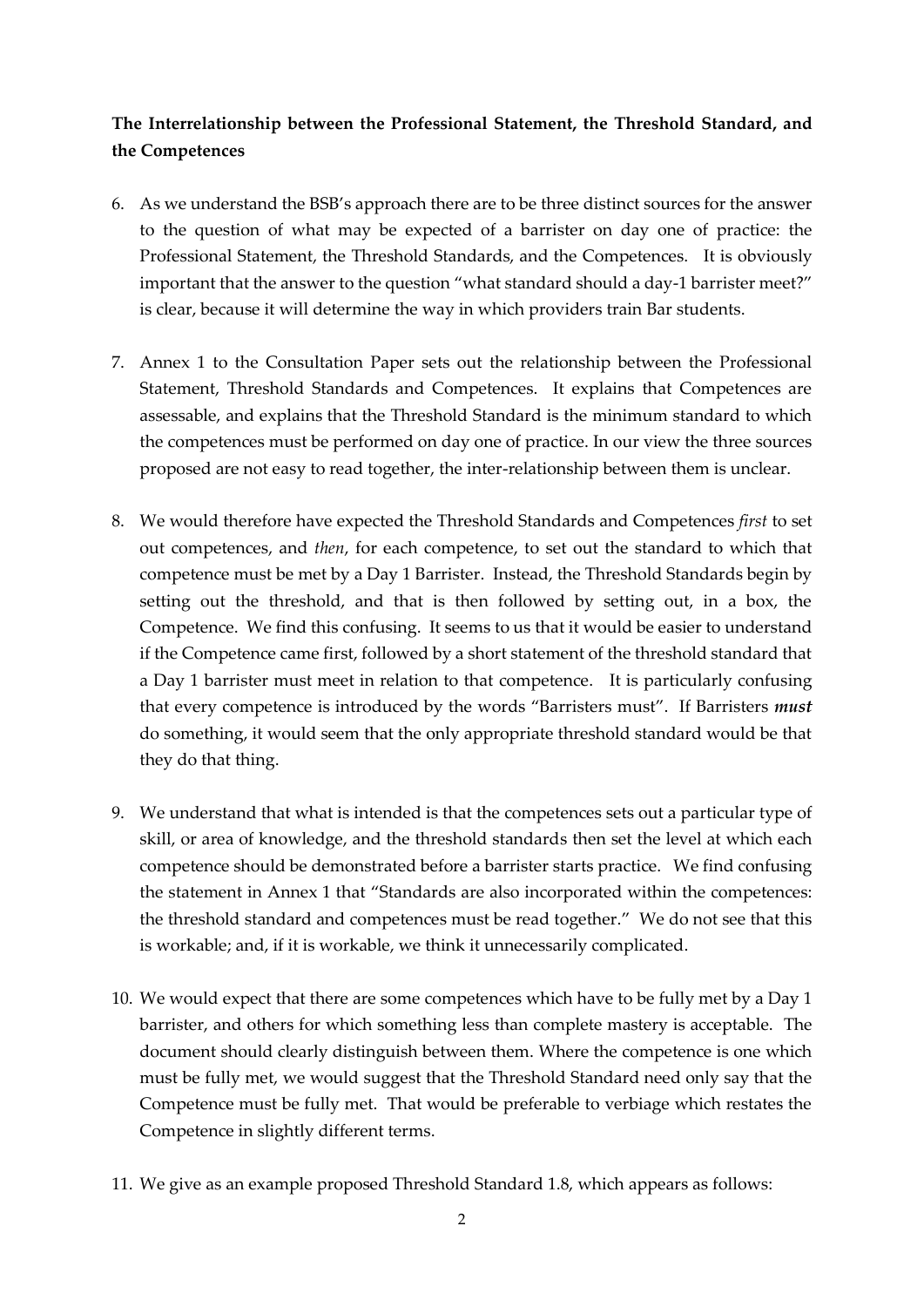### **1.8 Exercise good English language skills.**

They will have an effective command of the language and be able to use it appropriately, accurately and fluently so as to handle complex and detailed argumentation. They will use correct English grammar, spelling and punctuation.

Barristers must:

a) Use correct vocabulary, English grammar, spelling and punctuation in all communications.

b) Speak fluent English.

- 12. We think it would be clearer if the competence came first. Then it could be followed by a simple statement that the competency must be fully met. If necessary (though we think it better avoided) that could be given some further elaboration.
- 13. So for instance

# **Competence: English language skills**

- (1) Use correct vocabulary, English grammar, spelling and punctuation in all communications
- (2) Speak fluent English

# **Threshold Standard**

This competence must be fully achieved. In particular, a newly qualified barrister must be capable of clear expression of complex and detailed argument, both orally and in writing.

- 14. We have tried to identify from the draft document the competences which the BSB is suggesting need *not* be fully met on qualification, and those which must be, but we have not found it easy to draw the distinction. We think it should be easy to identify which competences have to be fully met and those for which less than complete mastery is acceptable. We think that considerable redrafting will be required before the distinction is clear.
- 15. We are also concerned by the level of overlap and duplication *between* competences, which we think will create uncertainty and/or confusion. So for instance 1.13, Advocacy, includes by cross-reference good use of English and good communication skills. We think it would be better to avoid cross-over; and to be clearer about what is required as a threshold. So for instance in place of the present, vague, paragraph 1.13 one might have: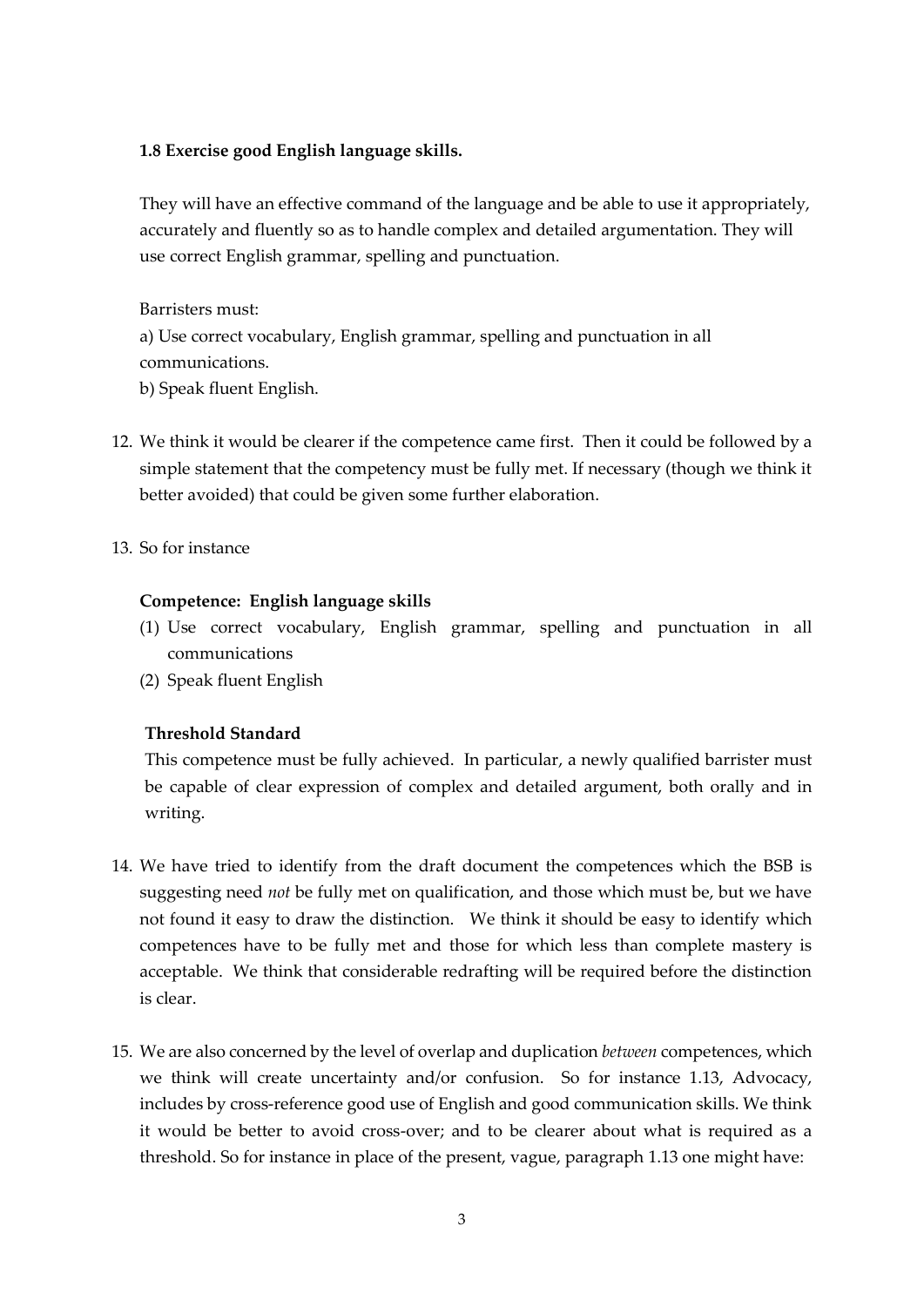## **Competence: Drafting**

- (1) Draft accurate and legally effective documents
- (2) Utilise precedents where appropriate and also be able to draft without them
- (3) Address all relevant legal and factual issues
- (4) Comply with appropriate formalities

## **Threshold Standard**

This competence must be satisfied in relation to the Claim Forms, Statements of Case, witness statements, applications, skeleton arguments and orders and appeal documents which might reasonably be required in relation to a civil claim of medium complexity (for instance a two-day trial of a personal injury action); and must be satisfied in relation to the indictment applications, orders, witness statements and appeal documents which might reasonably be required in relation to a straightforward two-day Crown court trial.

- 16. As a general comment we think the drafting could usefully be reviewed with a view to improving and tightening up the language and avoiding verbiage. For instance:
	- (a) In Standard 1.3, the sentence beginning "For example" does not have a verb.
	- (b) At the beginning of Standard 1.5, the expression "relevant facts of a matter" is unwieldy. What do the words "of a matter" add?
	- (c) We find the addition of "using appropriate communication skills" to the injunction in Standard 1.5 to "seek clarification of instructions" wholly unnecessary. How else would a barrister attempt to communicate? And if he or she needs extra help in this regard, how is the reference to "appropriate" going to assist?
	- (d) In Standard 1.7(f), what do the words "depending on the outcome" add to "appropriate" – a word which surely conveys all that is necessary?

### **The Future use of the Threshold Standard and Competences**

17. There are two overriding points that we think should be made about the way in which these new documents should be used in practice. The first is that the BSB should not be over-reliant on the Professional Statement and Threshold Standards as standard-bearers to the course providers but should continue to be prescriptive about the content and standard of legal training, which remains the primary means by which aspiring barristers can be educated and measured. Our concern is that in focusing too heavily on outcomes, the BSB risks threatening the high standards and quality of education and training which currently differentiate the barrister profession.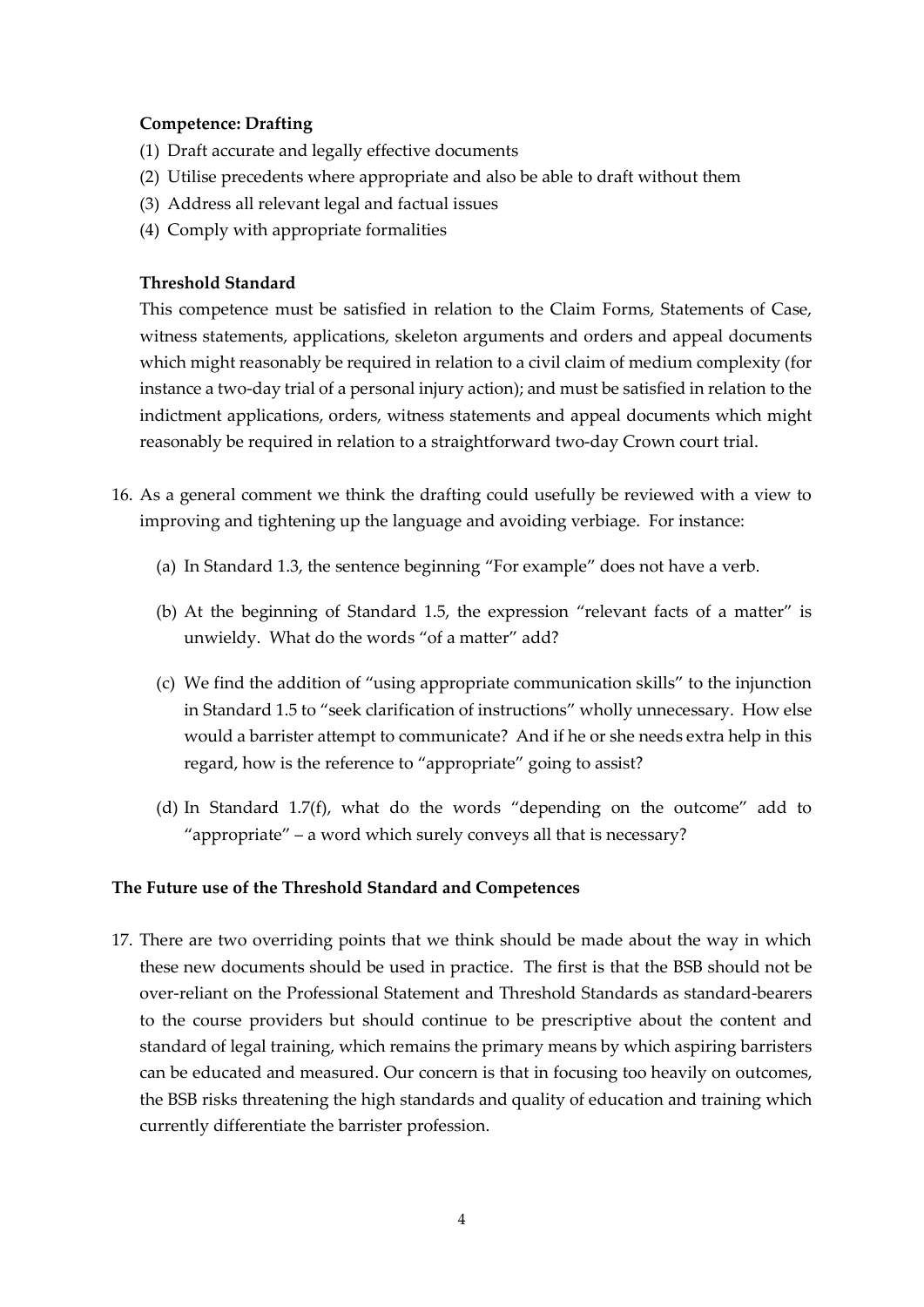- 18. We are concerned that, in focusing upon outcomes at the expense of the means by which those outcomes are achieved, the BSB approach to future Bar education neglects the importance of prolonged periods of study and apprenticeship in developing maturity, critical reasoning and sound judgment. These we consider to be central components of training, but they are not ones that we think are possible to instil other than by prolonged exposure to competent trainers. Moreover, although academic learning is possible to test by appropriate examinations, vocational skills are less easy to assess. We stress the importance of this point: not only is it in the public interest that barristers should have received a thorough grounding in their training; it is also critical to the confidence and wellbeing of newly qualified barristers that they should feel that their training has properly prepared them for practice.
- 19. The second point concerns the regulatory intention and effect of these documents. If the intention is that they should set the standard by which a barrister is to be assessed for disciplinary purposes, then there should be a clear statement to that effect (see for a good analogy the preamble that accompanies the RICS practice statements and guidance notes). We find no such clear statement in these documents. We should say that we would be firmly against any notion that these documents should have a disciplinary effect. In some cases, the documents seek to impose standards that are already imposed upon barristers by other sources, and in respect of which the BSB has no jurisdiction or cause to add its own requirements.

#### **Question 1: Are there any competences missing?**

- 20. We think some competences are missing and others are inaccurately or too widely drawn. We collect together here some specific suggestions for additions or omissions.
- 21. Standard 1.3 should refer to "courts or tribunals" in order to capture arbitral and other tribunals.
- 22. We think that barristers should be required to familiarise themselves with the support and advice lines that are available to assist with ethical difficulties. This competence could be included in 1.16 and could identify the Bar Council's ethical advice line.
- 23. There are some types of document which barristers in many areas of practice will come across, but the threshold standards do not give any indication to course providers as to the range of material which a newly qualified barrister ought to be expected to be able to understand. We think that every barrister ought to be able to understand what a balance sheet and profit and loss account show, and every barrister ought to have some familiarity with expert reports, including medical reports. Barristers intending to specialise in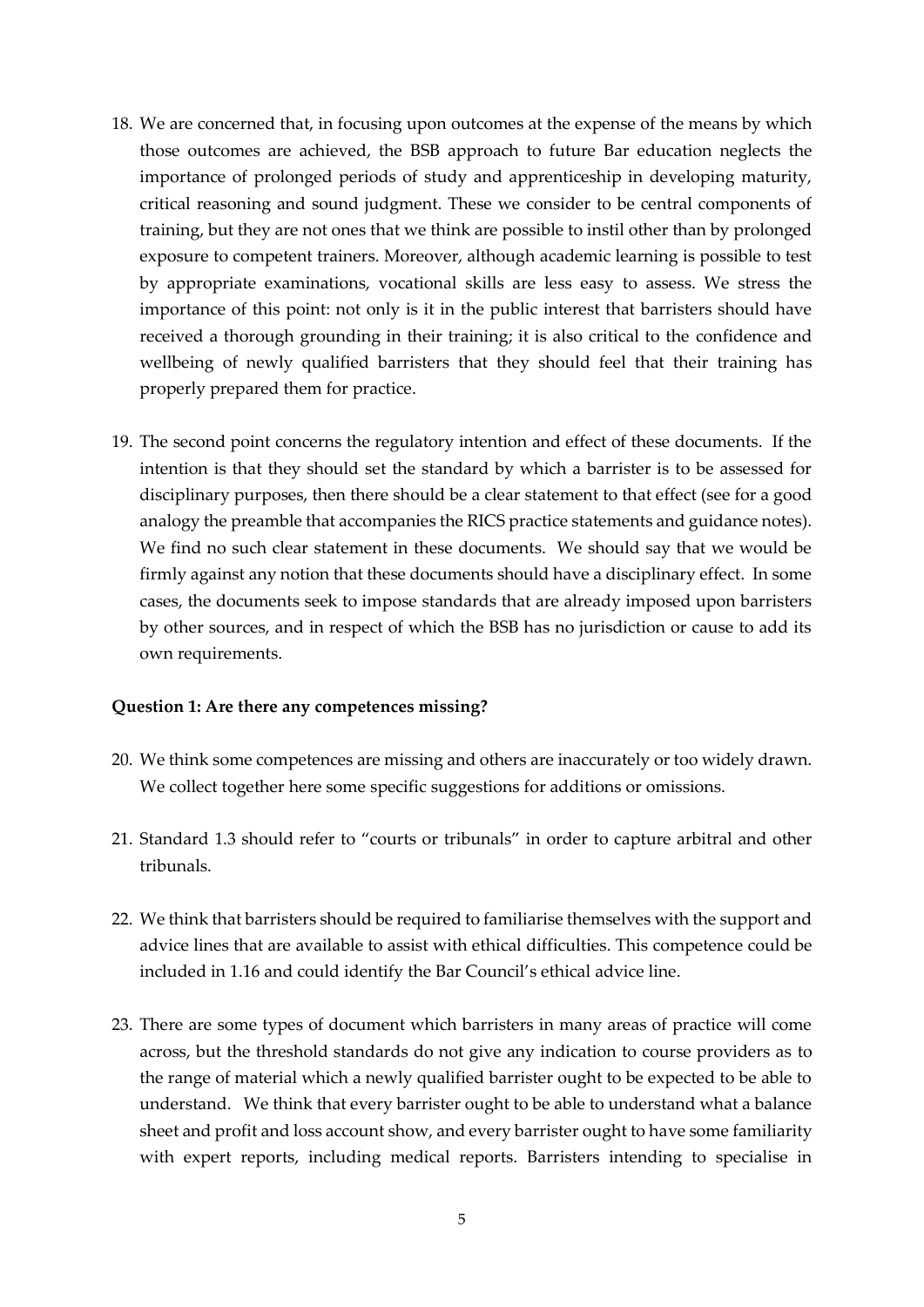particular areas ought to be familiar with documents applicable to those areas. None of the competences are directed to such specific categories of material.

- 24. Although Threshold Standards 1.6, 1.13 and 1.14 deal with written advice and advocacy, we can find no reference to drafting non-contentious documents (such as wills, settlements and trusts), which form an important part of much civil work, nor to the important skill of producing an advice about evidence.
- 25. In relation to witnesses, we find the treatment of witnesses (briefly alluded to in Standard 1.15, where it is rolled together with advocacy) too sparse. We suggest that the topic merits separate treatment from the topic of presenting argument. The competence should identify the need to be able to distinguish between examination in chief, cross examination, and re-examination.
- 26. Standard 1.7 obliges barristers to "Develop and formulate best options for meeting parties' objectives". The word "parties'" should be changed to "the client's", there being no duty upon barristers to take into account the objectives of the opposing party, save where that would further the client's own interests.
- 27. Standard 1.18 says that:

*Barristers must decline to act where necessary and refer a client to an appropriate other where this serves the client's best interests.*

Barristers owe no duties to individuals for whom they have declined to act. The requirement to refer a person to an appropriate other where this serves the client's best interests, misunderstands a barrister's ethical duties. A barrister does not have a duty to 'act in the best interests' of these individuals, because they are not their clients. Including this as a duty would add an unnecessary burden on barristers and requires them to be a triage service for members of the public who are seeking legal help.

28. Standard 2.5(e) says that barristers must:

### *Take appropriate action to manage personal difficulties that might otherwise affect their work.*

We consider that this should be rephrased as follows, in order to bring a proper balance to the issues:

*At all times act in a professional manner, including taking appropriate steps to ensure that personal difficulties do not affect their work*.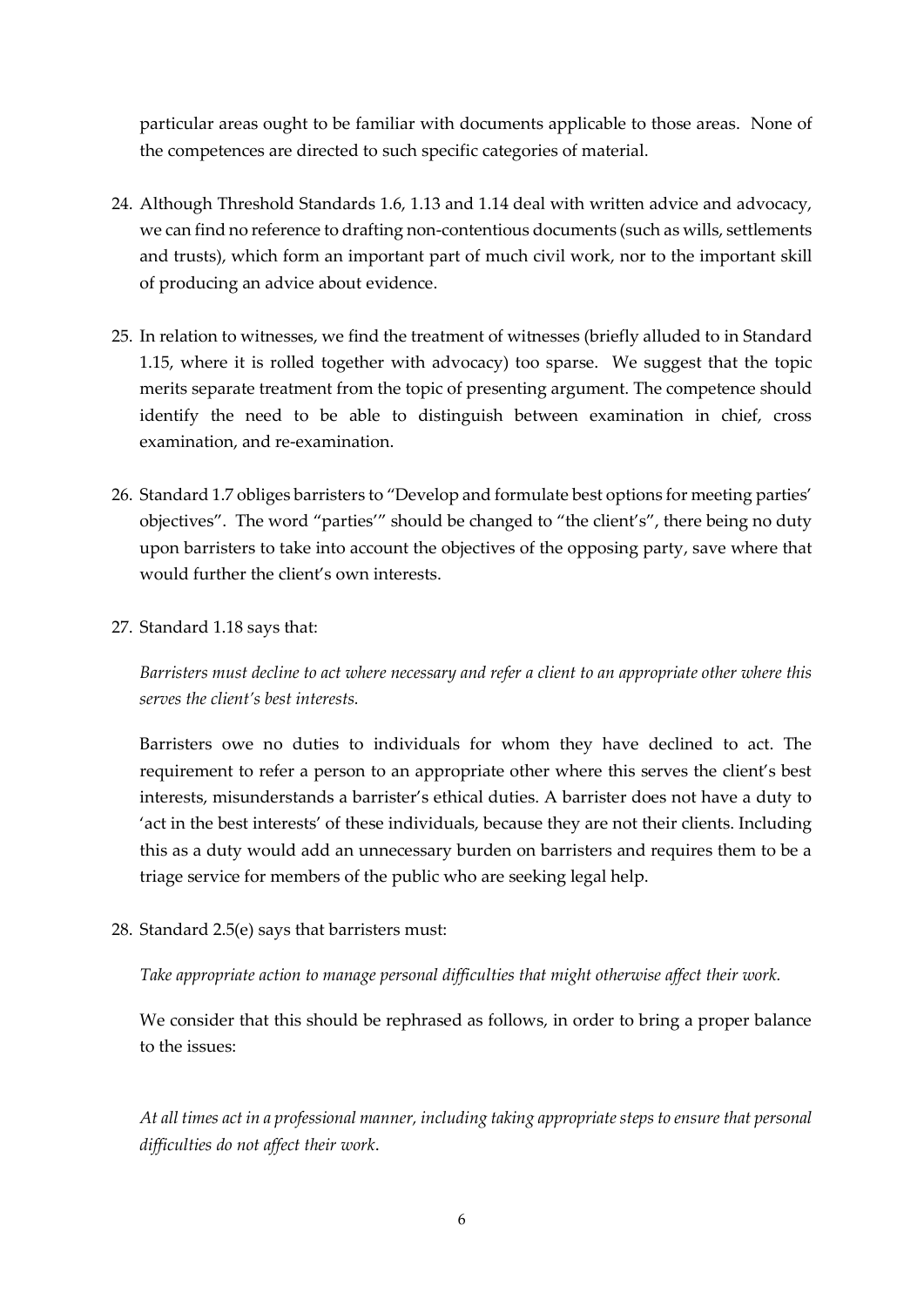### 29. Standard 3.1 says that:

*They will apply this core barrister's duty in every case except where it conflicts with their duty to the court in the administration of justice.*

This misunderstands a barrister's ethical duties. Where there is a conflict between the best interests of a client and a barrister's duty to the court, that barrister would have to consider whether to withdraw from the case. The wording of this competence suggests that, where there is a conflict between the duties, the barrister ought simply to cease to apply their duty to act in the best interests of their client.

# **Question 2: Is the scope of each knowledge, skill and attribute sufficiently captured by its corresponding competences?**

30. Please see our general comments at the beginning of this response. We consider that the overall treatment of standards and competences is confusing; we take the view that the competences are often little more than repetitions of the standards; and we also think that the overlap between competences is unhelpful.

### **Question 3: Do the competences contain the appropriate level of detail?**

- 31. Generally we think not. We have already given some examples. The competences are drawn in very abstract terms. We think there needs to be more definition, either in the way the competences are drawn or in the threshold standard that is defined. In some respects, further, we consider that the competences exceed their remit, by setting out matters that we do not consider are required of any barrister. We give some examples below.
- 32. Standard 1.4 is couched in opaque language. Is the intention to refer to citizens' advice bureaux? What are "the other elements"? What is meant by the reference to "the sources of advice and funding", if not legal aid or the pro bono unit? What exactly is meant by the reference to "additional responsibilities in cases that are not self-funded"? Given that the Threshold Standards are intended for public consumption, all these points should be made explicit. We would add that, while it may be useful for barristers to know about sources of advice and funding in some cases, we do not consider that such knowledge should be a prescribed part of a barrister's skillset.

### 33. Standard 1.8 says that:

*Barristers must use correct vocabulary, English grammar, spelling and punctuation in all communications.*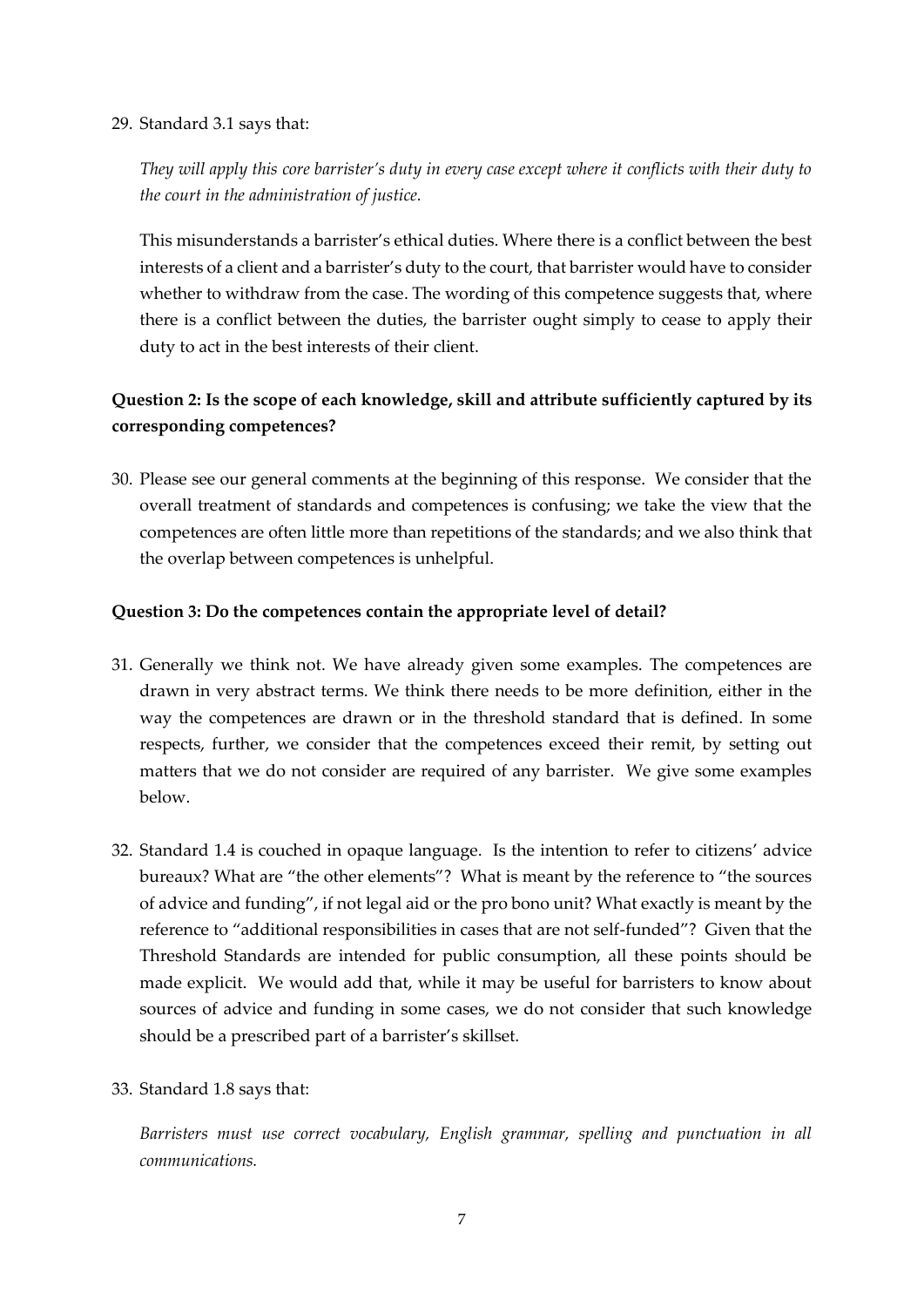We suggest that the words 'and appropriate' are inserted after 'correct'. There are some instances where it is possible to use grammatically correct language which is wholly inappropriate for the audience or situation. A good command of the English language includes an appreciation for a choice of tone and words.

34. Standards 1.9(h) and 1.12(e) say that:

*Barristers must exercise good English language skills [1.8].*

As we said in our overview, this is at odds with Standard 1.8(b), which says that barristers must be fluent in English. It is our firm view that the appropriate Standard is fluency, and that the Threshold Standards ought firmly to articulate this.

- 35. Standard 1.12 deals with research skills. It refers to "the need to research areas beyond the law" (surely an opaque phrase), without making it clear that such research does not fall within the remit of a barrister.
- 36. Standard 2.4 requires barristers to "establish the basis for charging fees". Although we recognise that barristers owe their obligations under rC22 in relation to the basis on which their fees are charged, in practice this task is largely delegated by the most junior barristers to their clerks, and a barrister's clerk continues to have an important role in relation to fee negotiations throughout a barrister's career. We are concerned that the wording of this obligation does not take this into account, and may cause concern among newly qualified and very junior barristers in particular.
- 37. Standard 3.6 refers to barristers' "*duty not to take unfair advantage*" when acting in certain circumstances. This drafting is loose and unclear, and we consider that the formula set out in the Bar Handbook should instead be adhered to.
- 38. Standard 4.4(a)(i) requires barristers to "share work when necessary" in the workplace. The addition of the words "when necessary" shows how uncertain is this new duty. When is it necessary to share work in the workplace? If that cannot be specified, then what business is it of the BSB to be laying down such a requirement? We take further exception to Standard 4.4 as a whole, which we consider is more appropriate to the role of a chambers' administrator or head of chambers than a day one barrister. We appreciate that there are similar obligations in the Code of Conduct, but they are less prescriptively drawn and more workable as a matter of practice.

**Question 4: Have the competences been drafted sufficiently widely to enable educators, training organisations and pupil supervisors to design training and develop more detailed outcomes and assessment criteria?**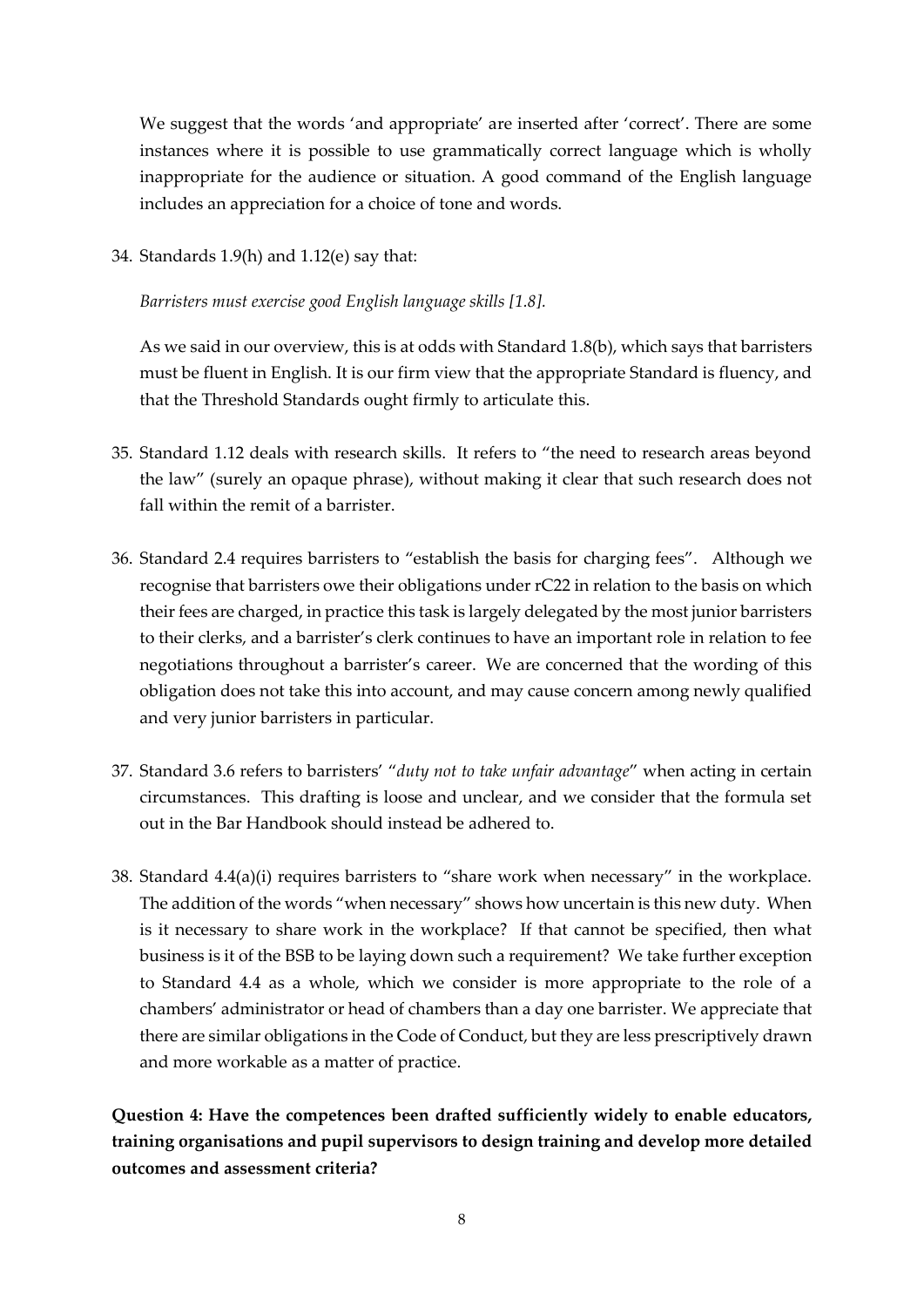- 39. We are concerned that the document is so widely drawn that there will be enormous scope for variation in the courses that are designed. We think the Threshold Standards and Competences would be more useful, and be more likely to lead to high standards, if they were more prescriptive.
- 40. Standard  $1.9(g)$  says that:

*Barristers must recognise and respond appropriately to communications from others (whether in writing, verbal or non-verbal).*

Course providers may need further guidance on what non-verbal communication includes and how to deal with it.

# **Question 5: Do the standards in the threshold standard and competences when read together reflect what would be expected of a barrister on "day one" of practice**

41. The standards are in parts so vaguely expressed that it would be difficult to say that they do not reflect an appropriate standard; but the problem is that because they are so widely and vaguely drawn they will not provide very much help to those trying to decide what the appropriate standard is, or whether that standard has been met.

# **Question 6: Will the threshold standard and competences be a useful tool to help educators, training organisations, pupil supervisors, prospective barristers and consumers understand the required competences of a barrister on day one of practice?**

- 42. Generally speaking we think not. This is mainly because the language used is vague and the threshold standards are mostly insufficiently defined.
- 43. We think it is helpful that the competences do manage to capture many of the "soft" skills that barristers need. We agree that these skills are important. They assist in getting the best result for the client and they assist in making the client feel they have received a good service. But we think it is important to remember that most clients would ultimately be better served by a barrister who is good lawyer and a good advocate, but has less good client skills, than a barrister who has wonderful client management skills but gives poor legal advice or is a poor advocate. The second barrister, with good client skills, may well develop a more successful practice than the first, but the clients of the first will have received the better service. A balance has to be struck between the relative importance of judge-facing competences and client-facing competences, and we are not persuaded that the balance has been struck in the right place.